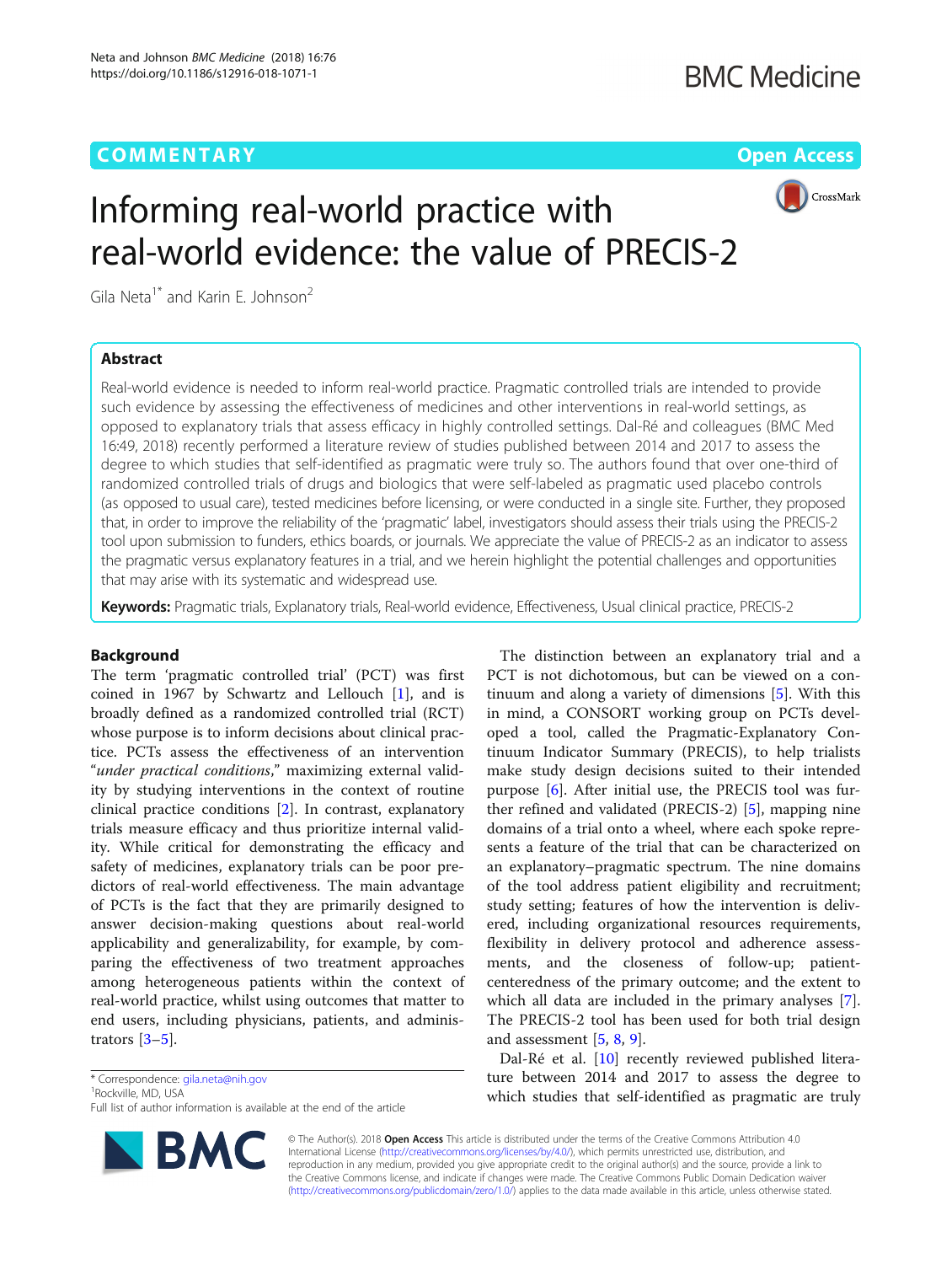so. They found that over one-third of RCTs of drugs and biologics that were self-labeled as pragmatic used design features viewed as incongruent with the pragmatic approach such as placebo controls (as opposed to usual care), investigational medicines, or single-site settings. The authors proposed that, in order to improve the reliability of the 'pragmatic' label, investigators should assess their trials using PRECIS-2 upon submission to funders, ethics boards, or journals, and should include ratings with explanations and supporting documentation. We agree that there is a need for systematic consideration of external validity, and we appreciate the value of PRECIS-2 as one such indicator. Herein, we draw attention to the potential challenges and opportunities that may arise with the systematic and widespread use of PRECIS-2.

## Challenges and opportunities

As Dal-Ré et al. indicate [\[10](#page-2-0)], there is increasing interest in real-world evidence, especially that which is generated from high-quality PCTs. This interest is due, in part, to a 'voltage drop' in effectiveness as interventions tested in explanatory trials move into real-world situations [\[11](#page-2-0)]. Further, given the emphasis of PCTs on generating information that is salient to decision-making, this type of study can provide insights about outcomes, such as cost or quality of life in usual care, to fill the gap remaining after market approval and to fully guide decisions by patients, physicians, and policymakers in selecting the optimal treatment [[12,](#page-2-0) [13\]](#page-2-0).

Ensuring fit-for-purpose is critical to effective interpretation of evidence. Dal-Ré et al.'s [[10\]](#page-2-0) suggestion to provide PRECIS-2 ratings and supporting documents could help decision-makers assess the degree to which study proposals and research findings are appropriately characterized. Further, detailed information on how and why studies are pragmatic in different domains helps to understand the applicability of evidence in particular settings and patient populations, for example, such as when a clinic is deciding to implement a new finding in their practice [\[14\]](#page-2-0).

Nevertheless, caution should be exercised regarding the proposal. The PRECIS-2 tool is designed to be used by a group and to foster discussion about study features. In a previous study [[9\]](#page-2-0), we used the PRECIS-2 tool to assess five PCTs. Raters often struggled to use the tool, and large differences in inter-rater reliability were observed despite having access to detailed study information and common training. In follow-up conversations, different perspectives on various aspects, such as what constitutes 'usual care', emerged. Similarly, Bratton et al. [\[15](#page-2-0)] described how, throughout the development of the BLISTER trial, team members debated whether the trial was pragmatic or explanatory; despite having

used the PRECIS wheel, the team needed extra guidance and scores ranged widely on several domains. The authors also highlighted the value of discussion, not just the mean score, to reach a greater consensus on the degree of pragmatism.

Absolute ratings are thus challenging when using PRECIS-2 and, even when accompanied by an explanation and supporting documentation, may be difficult for use by reviewers evaluating journal, protocol, or grant submissions. This is not a criticism of the usability of PRECIS-2, but rather a comment on the challenges of evaluating external validity. Even when the trial team self-rates their study, which we agree is more appropriate than an independent external evaluation, the use of rating information is complicated. For grant review, reviewers would be required to understand how to use and interpret the ratings and consider if PRECIS-2 is in fact the best tool. For peer-review publishing, an additional challenge emerges in that there is no clear or consensus threshold for what should be labeled as pragmatic.

One example of the complexity of the PRECIS-2 tool is the issue of a single-center trial, which, as Dal-Ré et al. indicate  $[10]$  $[10]$  $[10]$ , would be likely to receive a more explanatory rating. However, if the trial is designed to address a question such as, for example, patient satisfaction with medication infusion timing, which typically occurs in such a setting, it could be pragmatic. This sort of nuance might be lost among the volume of details assessed by a busy grant reviewer. The investigator could justify giving themselves a rating of 3 instead of 1 on the setting domain by, for example, explaining that their intervention is typically performed in a specialized setting represented by their single center. The reviewer, in turn, would need to understand this potential complexity to decide whether they agreed with the pragmatic assessment.

Another example of the complexity of applying the PRECIS-2 tool is the value of capturing trial changes over time. Given that a trial design may change from initial concept to execution, the degree of pragmatism may change. Assessing the degree of pragmatism at one time point could miss valuable insights about how the intervention had to be adapted to better fit a specific setting. For example, constraints in a healthcare system where an intervention is being tested may result in changes to flexibility in delivery or adherence. The circumstances that led to these changes could be important to capture for end users. The PRECIS-2 criteria can be used to assess pragmatic elements at multiple time points and across different settings, but cannot in isolation capture critical information on adaptations and how an intervention could work in broader settings given these adaptations [[16\]](#page-2-0).